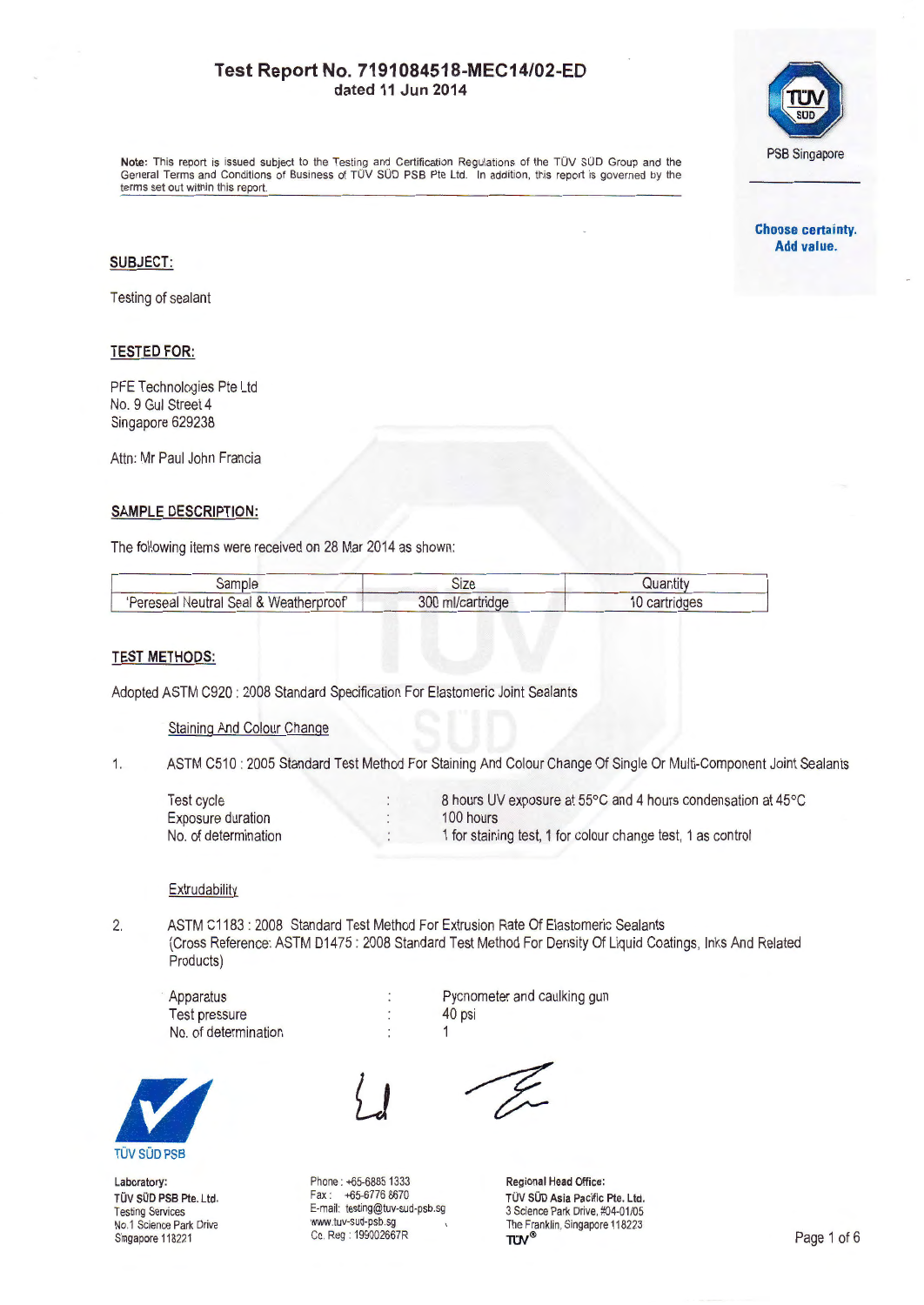

### Flow Properties

3. ASTM C639 : 2007 Standard Test Method For Rheological (Flow) Properties Of Elastomeric Sealants

| Method                 | Test method for 'Type II' sealant                       |  |
|------------------------|---------------------------------------------------------|--|
| <b>Test conditions</b> | a) $4.4^{\circ}$ C in environmental chamber for 4 hours |  |
|                        | b) $50^{\circ}$ C in oven for 4 hours                   |  |
| No. of determinations  | 2 for vertical and horizontal displacements             |  |

#### **Hardness**

4. ASTM C661 : 2006 Standard Test Method For Indentation Hardness Of Elastomeric-Type Sealants By Means Of A **Durometer** 

#### Test Conditions:

- a) 23°C and 50% relative humidity for 7 days
- b) 38°C and 95% relative humidity for 7 days
- c) 23°C and 50% relative humidity for 7 days
- No. of determinations 2, 3 points per test piece

### Tack-Free Time

5. ASTM C679 : 2003 Standard Test Method For Tack-Free Time Of Elastomeric Sealants

No. of determinations 2

### Cyclic Adhesion & Cohesion

6. ASTM C719 : 2005 Standard Test Method For Adhesion And Cohesion Of Elastomeric Joint Sealants Under Cyclic Movement (Hockman Cycle)

## Test Conditions:

- a) 23°C and 50% relative humidity for 7 days
- b) 38°C and 95% relative humidity for 7 days
- c) 23°C and 50% relative humidity for 7 days
- d) Immersion in distilled water at 23°C for 7 days
- e) Drying in oven at 70°C for 7 days

# Cyclic Test Conditions:

Stage A-10 cycles of joint movements:

- a) The joint width was compressed from 12.7mm to 9.5mm at 3.2 mm/h
- b) It was extended from 9.5mm to 15.9mm at 3.2 mm/h
- c) It was compressed again from 15.9mm to 12.7mm at 3.2 mm/h

Stage B-10 cycles of joint movements:

- a) The joint width was compressed to 9.5mm and conditioned at 70°C for 16 to 20 hours
- b) After ageing, the test specimens were cooled to 23°C for 2 to 3 hours
- c) The joint width was extended to 15.9mm at -26°C and 3.2 mm/h
- d) The specimens were removed and allowed to condition to room temperature<br>No. of determinations  $\cdot$  3
- No. of determinations

- Yn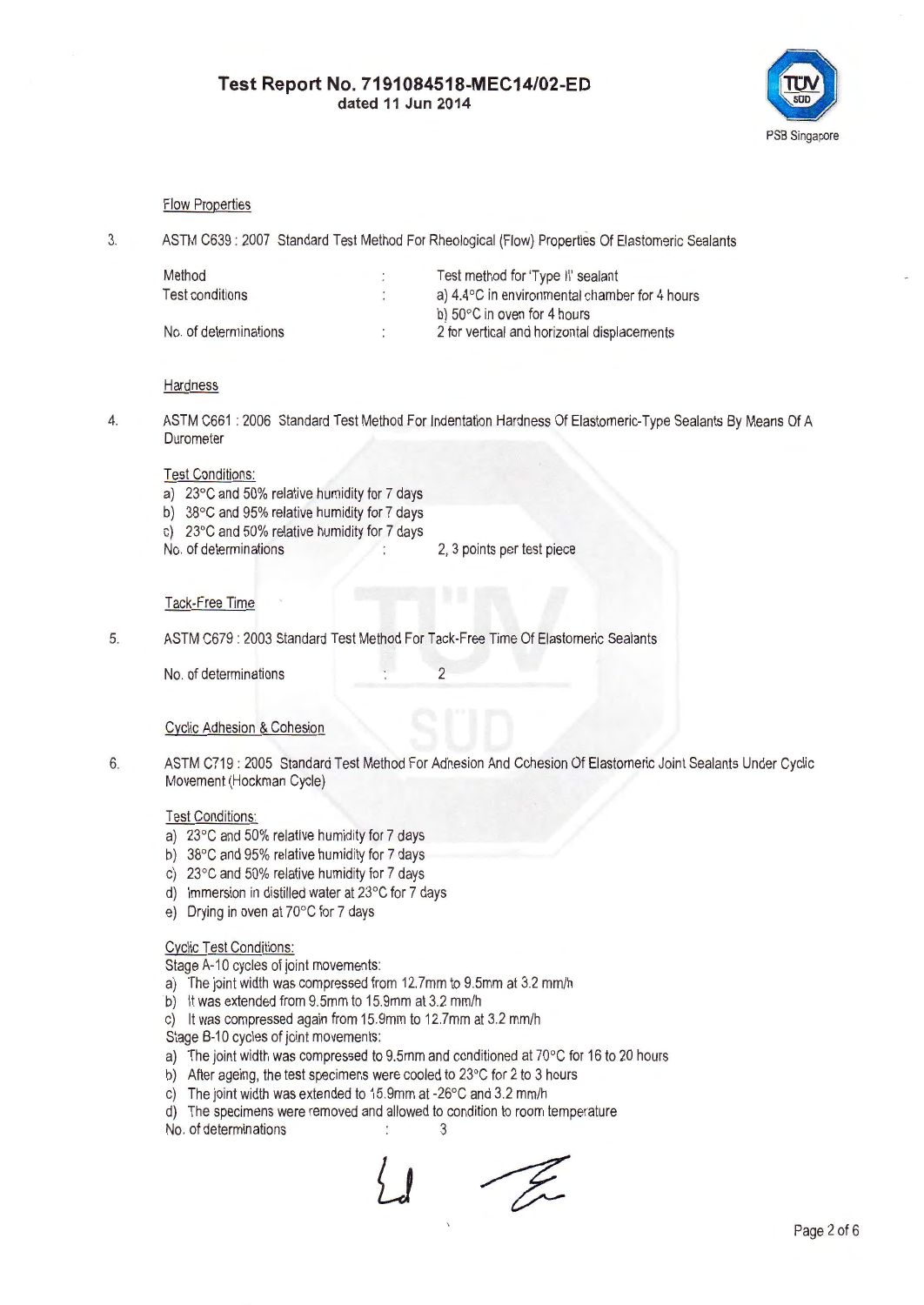

### Effects Of Heat Ageing

7. ASTM C1246 : 2006 Standard Test Method For Effects Of Heat Ageing On Weight Loss, Cracking, And Chalking Of Elastomeric Sealants After Cure

Test Conditions: a) 23°C and 50% relative humidity for 28 days b) 70°C for 21 days No. of determinations 1. 1 as control

### Effects Of Accelerated Weathering

8. Adopted ASTM C793: 2005 Standard Test Method For Effects Of Accelerated Weathering On Elastomeric Joint Sealants

| Test cycle               | 8 hours UV exposure at 55°C and 4 hours condensation at 45°C |
|--------------------------|--------------------------------------------------------------|
| Lamp designation         | Fluorescent UVA 340 mm                                       |
| <b>Exposure duration</b> | 250 hours                                                    |
| No. of determinations    | 3 (1 as control)                                             |
| Bend test                |                                                              |
| Apparatus                | Steel mandrel                                                |
| <b>Test condition</b>    | -26°C for 24 hours                                           |
| No. of determinations    | 3                                                            |
|                          |                                                              |
|                          |                                                              |

### Adhesion-In-Peel

9. ASTM C794 : 2006 Standard Test Method For Adhesion-In-Peel Of Elastomeric Joint Sealants

### Test Conditions:

a) 23°C and 50% relative humidity for 7 days b) 38°C and 95% relative humidity for 7 days c) 23°C and 50% relative humidity for 7 days d) Immersion in water at 23°C for 7 days

Crosshead speed 50.8 mm/min<br>No. of determinations 50.8 mm/min No. of determinations 4

### Material Identification/Verification

10. Material Identification/Verification By Fourier Transform Infra-Red Spectrometric Analysis (FTIR)

### **CONDITIONING:**

Unless otherwise specified, all test specimens were tested at  $23 \pm 2^{\circ}$ C and  $65 \pm 5$ % relative humidity.

 $\frac{1}{\sqrt{2}}$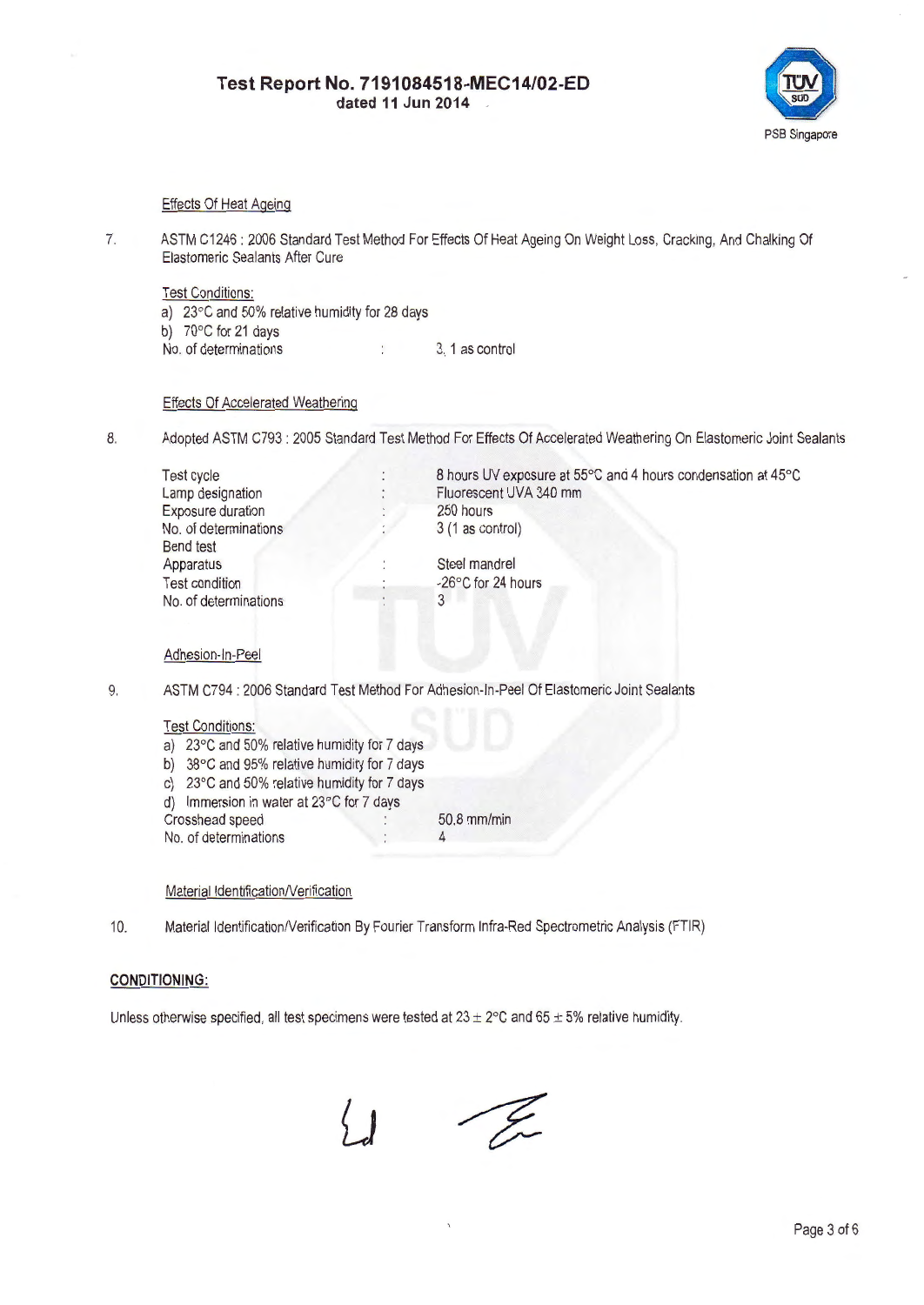

## **TEST RESULTS:**

|    |                                                                                               |                                                                                                                                                                                                                                | ASTM C920 : 2008 Standard Specification                                                                                                                                                                                                       |
|----|-----------------------------------------------------------------------------------------------|--------------------------------------------------------------------------------------------------------------------------------------------------------------------------------------------------------------------------------|-----------------------------------------------------------------------------------------------------------------------------------------------------------------------------------------------------------------------------------------------|
|    | Test                                                                                          | 'Pereseal Neutral Seal & Weatherproof'                                                                                                                                                                                         | For Elastomeric Joint Sealants                                                                                                                                                                                                                |
|    | 1. Staining And Colour Change                                                                 | No staining and no colour change                                                                                                                                                                                               | The sealant shall not cause any visible staining<br>on the top surface of a white cement mortar<br>base                                                                                                                                       |
|    | 2. Extrudability                                                                              | $>10$ ml/min                                                                                                                                                                                                                   | Type S (single component), grade NS (non-<br>sag or gunnable sealant) shall have an<br>extrusion rate time of not < 10 ml/min                                                                                                                 |
|    | 3. Rheological (Flow) Properties                                                              | Vertical displacement: 0 mm sag<br>Horizontal displacement: No deformation                                                                                                                                                     | Grade NS (non-sag) or gunnable sealant shall<br>have flow characteristics such that it does not<br>sag >4.8mm in vertical displacement and shall<br>show no deformation in horizontal<br>displacement (refers to Types II and IV<br>sealants) |
|    | 4. Indentation Hardness<br>test piece 1, average<br>test piece 2, average                     | 22<br>22                                                                                                                                                                                                                       | T (traffic) sealant shall have a hardness<br>reading of not <25 or >50 after being properly<br>cured<br>NT (non-traffic) sealant shall have a hardness<br>reading of not <15 or >50 after being properly<br>cured                             |
|    | 5. Tack-Free Time                                                                             | No transfer of test specimens to the<br>polyethylene film                                                                                                                                                                      | There shall be no transfer of the sealant to the<br>polyethylene film when tested at 72 hours                                                                                                                                                 |
|    | 6. Adhesion & Cohesion Under<br><b>Cyclic Movement</b>                                        | No bond failure                                                                                                                                                                                                                | The total loss in bond and cohesion areas<br>among the three specimens tested for each<br>surface shall not be >9 cm <sup>2</sup> with mortar<br>substrates                                                                                   |
| 7. | Effects Of Heat Ageing On<br>Weight Loss, Cracking And<br>Chalking, average                   | 0.5%<br>No cracking and chalking                                                                                                                                                                                               | The sealant shall not lose >7% of its original<br>weight or show any cracking and chalking                                                                                                                                                    |
| 8. | <b>Effects Of Accelerated</b><br>Weathering                                                   | No cracks after UV exposure<br>and bend test                                                                                                                                                                                   | The sealant shall show no cracks after the<br>specified UV exposure and shall show no<br>cracks after exposure at cold temperature and<br>the bend test                                                                                       |
| 9. | Adhesion-In-Peel, average<br>test sample 1<br>test sample 2<br>test sample 3<br>test sample 4 | 85.1 N (19.2 lbf)<br>84.3 N (19.0 lbf)<br>85.5 N (19.3 lbf)<br>89.2 N (20.1 lbf)<br>81.6 N (18.4 lbf)<br>cohesive failure within the sealant and no<br>adhesive bond loss between sealant and<br>substrate for each test piece | The peel strength for each individual test shall<br>not be <22.2 N (5 lbf) and the sealant shall<br>show no >25% adhesive bond loss for each<br>individual test                                                                               |
|    | 10. Material Identification/<br>Verification By FTIR                                          | Silicone-based material<br>(refer to Figure 1)                                                                                                                                                                                 |                                                                                                                                                                                                                                               |

## **REMARKS:**

The test conditions for staining and colour change tests and effects of accelerated weathering test were adopted from ASTM G154 : 2006 Standard Practice For Operating Fluorescent Light Apparatus For UV Exposure Of Non-Metallic Materials.

-E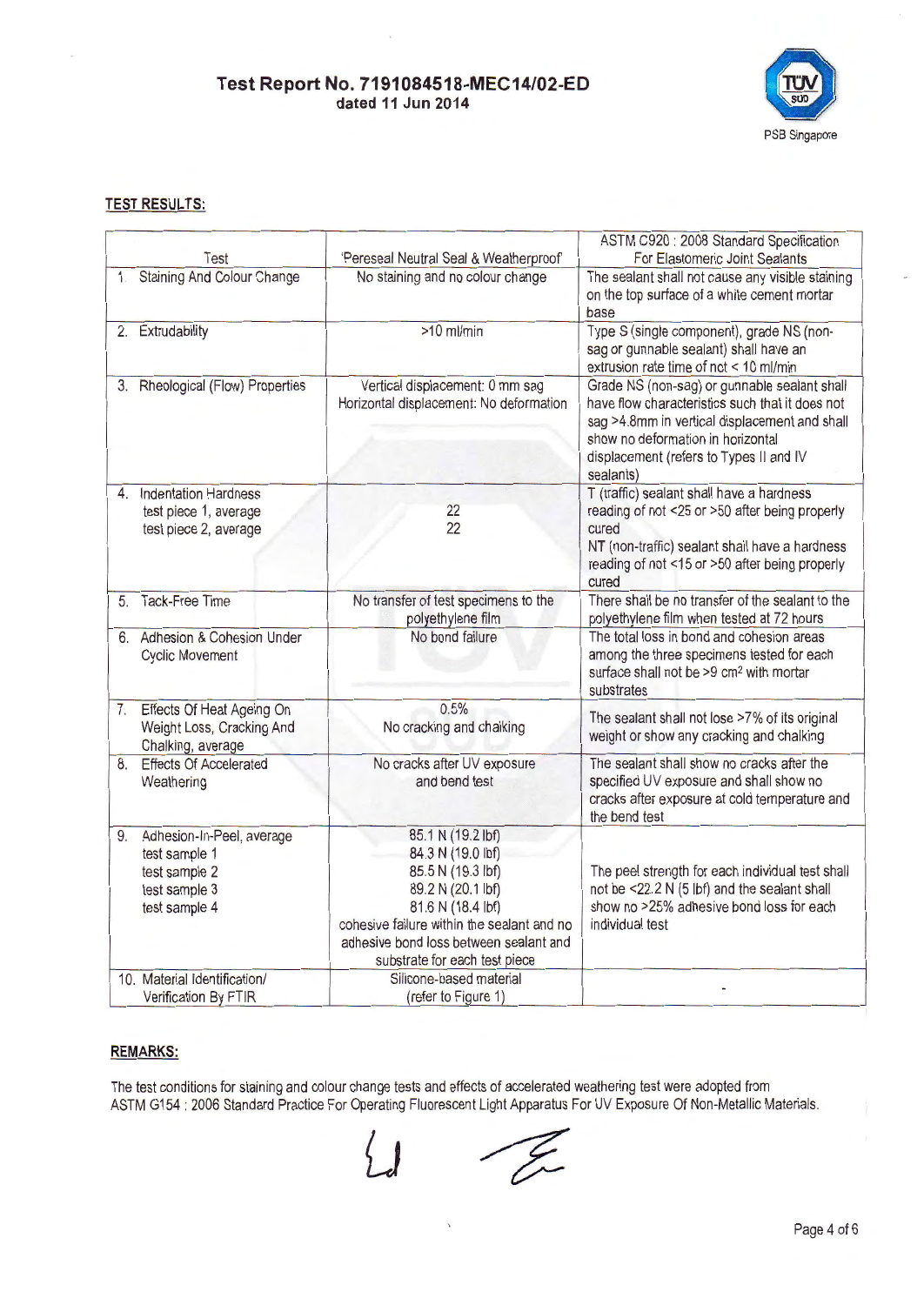

Eddie Suwand

Senior Associate Engineer

Eng Aik How

Product Manager Building Mechanical Centre

Figure 1 : IR spectrum of 'Pereseal Neutral Seal & Weatherproof